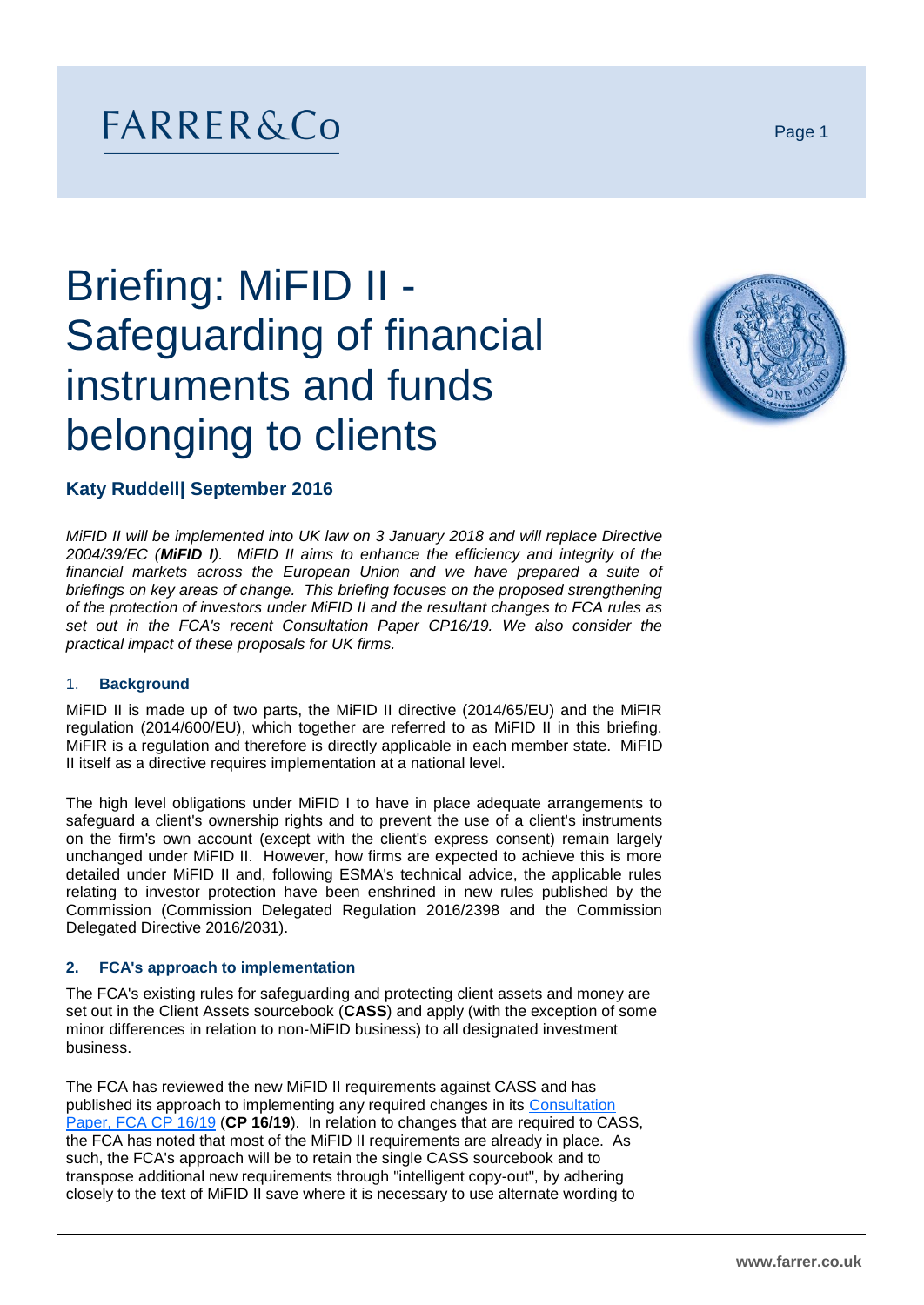align with UK law and practice. The FCA has also confirmed that all new MiFID II rules not currently in CASS will apply to all designated business (including non-MiFID business), although the FCA has indicated that it will continue to allow professional clients of non-MiFID firms to opt out of the client money rules chapter.

# **3. Responsibility for CASS oversight**

# *What's changing?*

Existing CASS rules require a firm to appoint a director or senior manager to have responsibility for oversight of the firm's operational compliance with CASS. MiFID II has highlighted the importance of this role and the CASS rules will be clarified to emphasise that a firm will only be able to allocate this role to a single director or senior manager. Additionally, in line with the importance attached to this role, MiFID II makes it clear that the person with CASS oversight responsibility should not be given any other roles or responsibilities unless the firm is satisfied that the person will still be able to discharge their CASS duties effectively. In particular the FCA recognises that this may be the case in small and non-complex firms where the individual carrying out the CASS oversight function may also have additional responsibilities.

# *Implications for firms*

In practice the CASS oversight role is not being substantially changed but firms should review the scope of responsibilities allocated to their CASS oversight person and, particularly in the case of medium, large or complex firms, where such responsibilities extend beyond those related to the CASS operational oversight, the firm may need to reallocate the additional responsibilities.

# **4. Title Transfer Collateral Arrangements (TTCAs)**

#### *What's changing?*

TTCAs are used by firms that enter into collateralised transactions with clients. Under a TTCA, the firm is able to treat the margin or collateral as its own working capital and not as client money. As a result the firm is not obliged to segregate the margin and in the event of the firm's collapse the TTCA can have the effect of making such a client an unsecured creditor of the firm. MiFID II introduces two key changes in relation to the use of TTCAs.

The first is a complete prohibition on the use of TTCAs with retail clients. Given the insolvency risk associated with TTCAs the ban is being introduced to protect retail clients, who are considered to be less likely to understand the nature of such risks. In reality, such contracts are rarely used with retail clients in the UK as the FCA has already heavily restricted the use of TTCAs with retail clients in relation to contracts for differences, spread-betting and rolling spot forex. The ban comes into effect on 3 January 2018 and a firm will be expected to terminate any TTCAs entered into with a retail client by this date. In the period up to 3 January 2018 firms will therefore need to review if it has TTCAs in place with retail clients and, if it does, the firm will need to terminate them.

The second change is in relation to non-retail clients and in this regard a firm will only be able to use a TTCA where the firm has: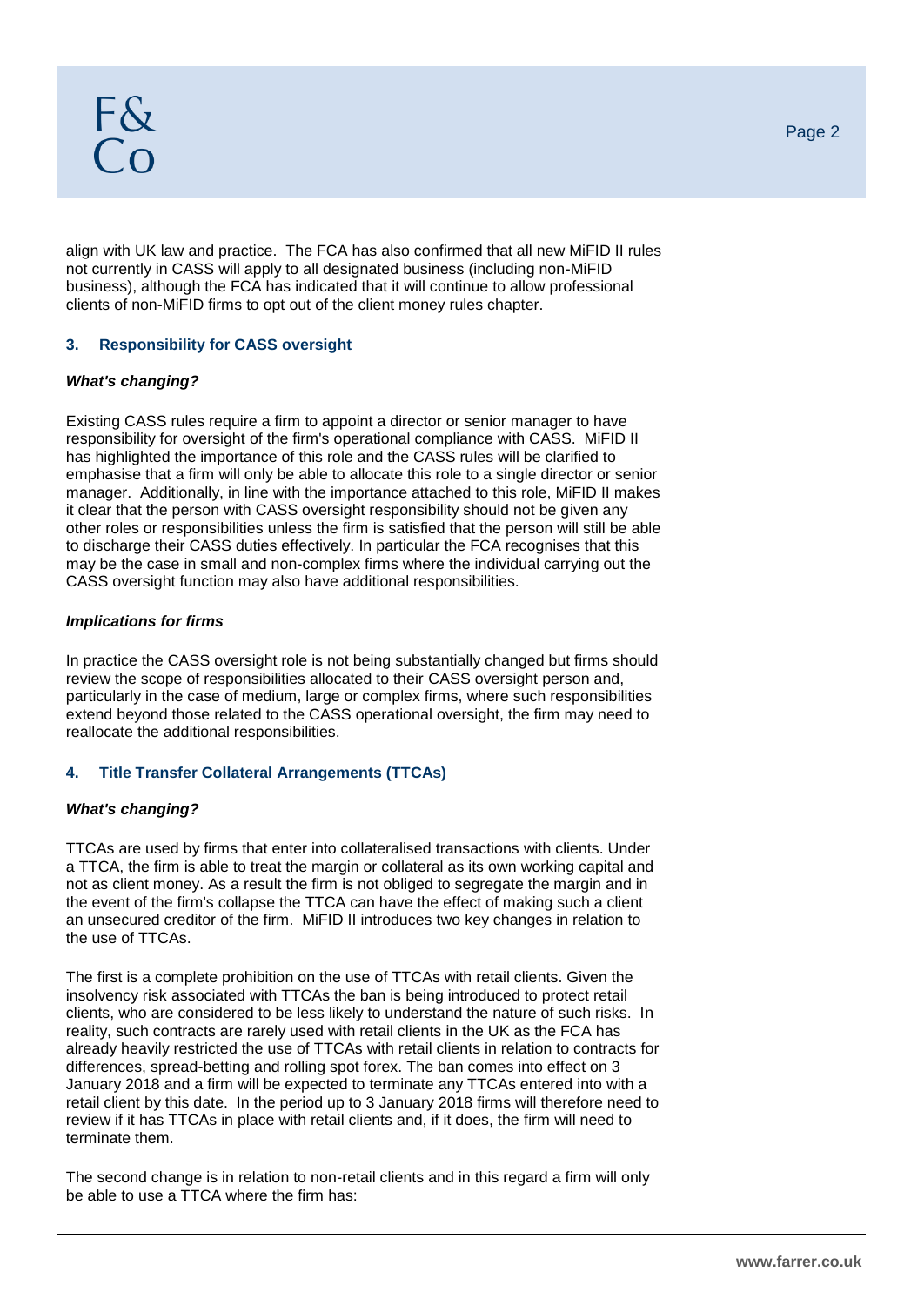- disclosed the risks involved with a TTCA and the effect of the TTCA on the client's assets or money; and
- assessed the appropriateness of the TTCA for the client. For a TTCA to be deemed appropriate, the firm will be required to consider a range of factors including the connection between the client's liability to the firm and the need to use TTCAs and the extent by which the amount of client money or assets subject to the TTCA exceed the client's liability to the firm.

These changes are designed to prevent the blanket use of TTCAs for non-retail clients and firms will be expected to demonstrate compliance with these requirements.

#### *Implications for firms*

Firms will no longer be able to use any TTCAs with retail clients. Firms who use TTCAs with non-retail clients will have to:

- ensure that the risk warnings it has provided to the client are clearly documented and recorded;
- put in place a clear procedure for identifying the factors the firm must take into account when considering appropriateness and for recording the results of this assessment; and
- review TTCAs at regular intervals to ensure that the above requirements are met consistently.

#### **5. Delegation to sub-custodians**

#### *What's changing?*

The application of the existing CASS requirements that:

- custody assets may only be deposited with a third party in a jurisdiction that supervises and regulates safekeeping; and
- assets are only deposited with a third party in a non-EEA jurisdiction where the nature of the asset requires it or where a professional client has requested it,

are being extended under MiFID II so that the requirements will also apply to delegates of a third party custodian.

The effect of this extension is that it will be possible for more than one firm in a chain of custody to be subject to the CASS rules in respect of the same financial instrument.

#### *Implications for firms*

Firms will need to:

- put in place systems for ensuring that a third party it appoints uses the required criteria when appointing a delegate; and
- ensure that this obligation is reflected in its custody agreement with the third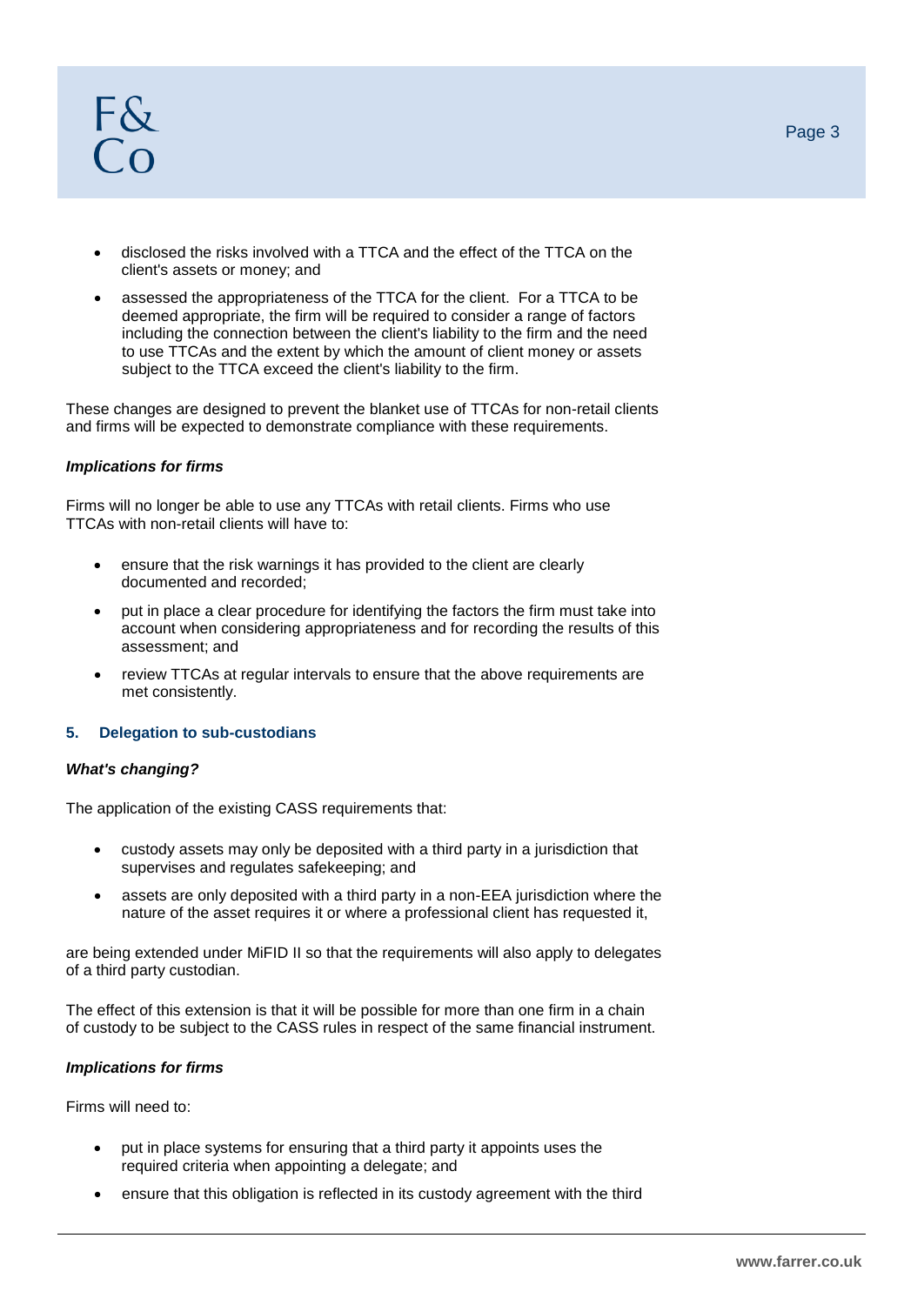party.

#### **6. General custody liens**

#### *What's changing?*

CASS already limits the use of general liens save where such a lien arises as a result of applicable law in a jurisdiction outside the UK or is necessary to gain access to the local market in that jurisdiction. MiFID II is narrowing the scope of general liens even further such that they will only be permissible in circumstances where the lien is required as a result of applicable law in the third-country where the asset is held. As before, a firm will need to determine that holding the assets subject to the lien is in the client's best interests. This determination will now need to be made for all clients, as professional clients will no longer be able to instruct a firm to waive this protection. Liens which are confined to properly incurred charges and liabilities arising from the provision of custody services will be unaffected by these changes.

Firms will also need to disclose information about the lien to the client so that the client is informed of the risks associated with the arrangements. MiFID II applies the restriction on general liens to client money accounts held with third parties as well as to safe custody accounts and the FCA has therefore proposed new rules in CASS 7.11, on the same basis as those applicable to safe custody assets, to deal with this.

# *Implications for firms*

Firms will need to review their arrangements with custodians outside the UK and, where a lien has been granted, firms will need to:

- assess whether holding the client money or asset subject to the arrangement is in in the best interests of the affected clients, including professional clients; and
- update their client documentation to record that a lien has been granted and to clarify the ownership status of assets subject to the lien in the event of the custodian's insolvency.

# **7. Unauthorised use of client assets**

#### *What's changing?*

MiFID II expects firms to put in place arrangements to prevent the unauthorised use of a client's assets. In particular:

- where a client has given explicit consent that his assets may be used for stock lending a firm must ensure that a borrower of the client's assets will provide appropriate collateral. A firm is then expected to monitor the continued appropriateness of the collateral and take the necessary steps to maintain the balance with the value of the client's safe custody assets; and
- in relation to the settlement of transactions a firm will be expected to monitor the ability to deliver securities on the settlement date and to have in place remedial measures if this cannot be done, for example by borrowing corresponding securities, requesting prompt delivery of undelivered securities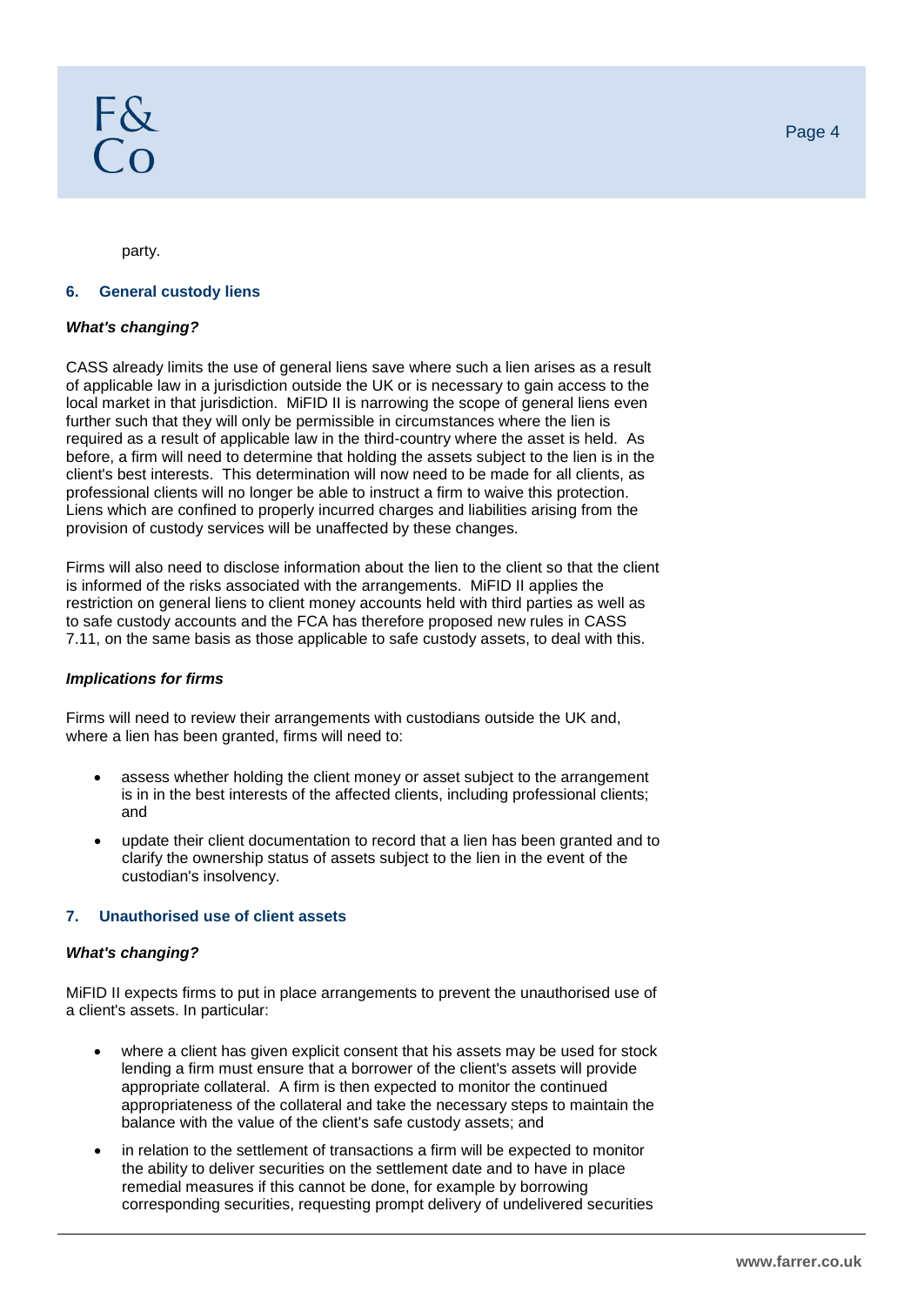or unwinding the position.

#### *Implications for firms*

The FCA expects that firms will already have adequate procedures in place to meet these requirements, but it may be necessary to check client documentation to ensure that it correctly records any express consents given by the client as to the use of assets, for example permission to lend stock and how the firm will deal with potential security shortfalls.

# **8. Diversification of client money**

#### *What's changing?*

CASS currently prohibits firms form depositing more than 20% of client money into a relevant group entity. MiFID II applies a similar prohibition but allows a relaxation of the rule where to comply would be disproportionate in view of the following factors:

- the small balance of client money held;
- the nature, scale and complexity of the firm's business; and
- the safety offered by the third parties.

If a firm intends to apply this exemption the firm must carry out an assessment of the facts and such assessment will have to be repeated periodically. The firm will also have to notify the FCA of the initial and periodic assessments.

#### *Implications for firms*

In CP16/19, the FCA explained that it only expects small CASS firms to be able to apply the exemption and the revised CASS rules are drafted on this basis. As such, the change in relation to diversification is not expected to impact most firms, but small firms may want to consider whether the exemption will be applicable to and helpful for them. If so, such firms will need to implement a procedure for assessing the relevant facts on a periodic basis and notifying the same to the FCA.

#### **9. Placing client monies into qualifying money market funds (QMMFs)**

### *What's changing?*

Under MiFID I if a client did not want their money placed in a QMMF, it was obliged to actively oppose such segregation of their funds in a QMMF but under MiFID II the shift is towards active, positive consent from the client. Before the client can give express consent, the client (as is the case now) must be told that funds placed in a QMMF will not be held in accordance with the client money rules. Further, firms will need to carry out an internal firm assessment when depositing client money in a QMMF as they will no longer be able to solely rely on credit rating agency's rating of a QMMF.

#### *Implications for firms*

Firms should review their client documentation to ensure that the required information

If you require further information on anything covered in this briefing please contact Katy Ruddell (katy.ruddell@farrer.co. uk; +44(0)203 375 7343), Grania Baird (grania.baird@farrer.co. uk; +44(0)203 375 7443) or your usual contact at the firm on 020 3375 7000. Further information can also be found on the [Commercial and](http://www.farrer.co.uk/how-we-help/compliance-regulatory/)  [Regulatory](http://www.farrer.co.uk/how-we-help/compliance-regulatory/) page on our website.